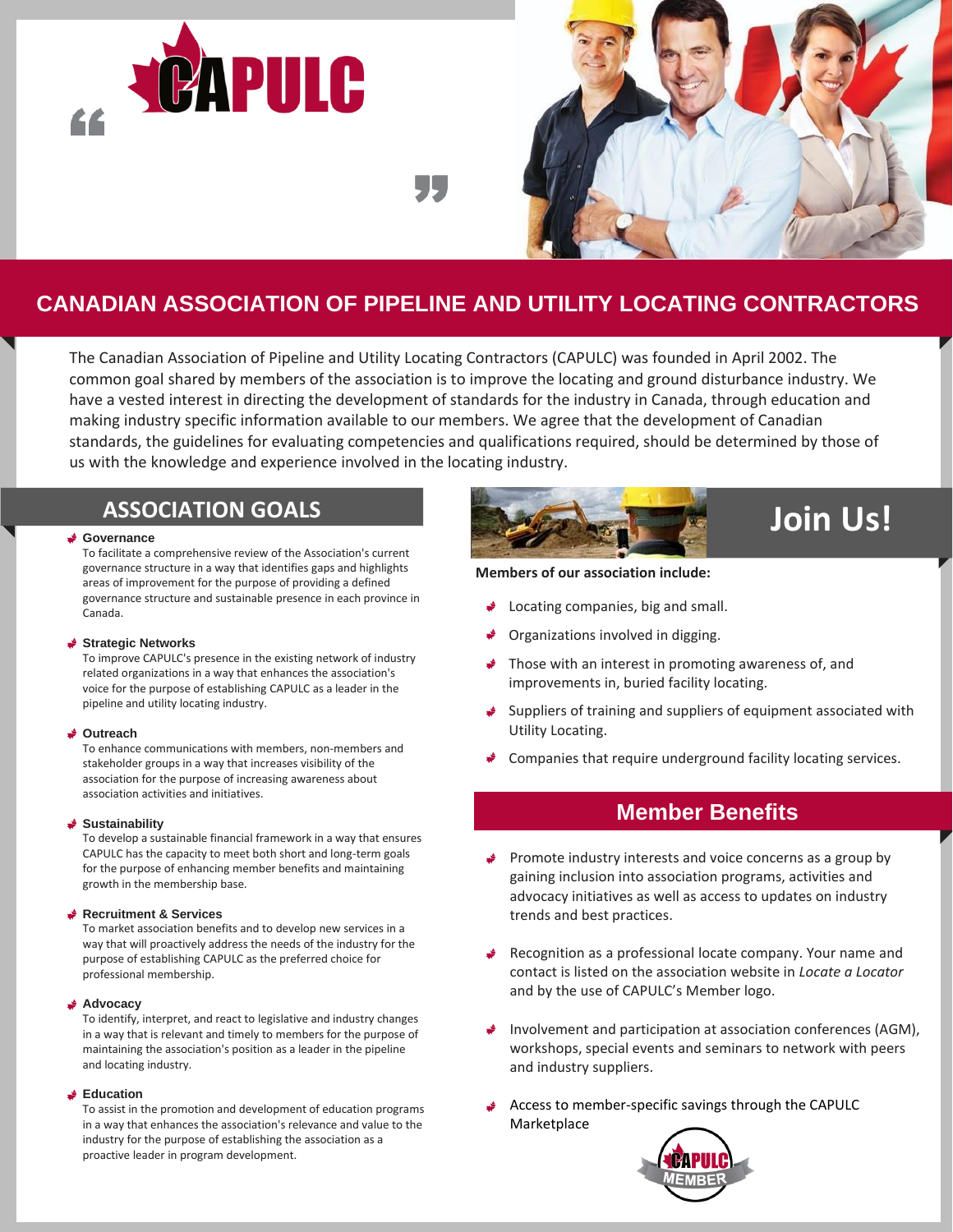

# **CANADIAN ASSOCIATION OF PIPELINE AND UTILITY LOCATING CONTRACTORS**

CAPULC's Membership is open to anyone interested in the line locating and ground disturbance industry. We encourage the input of gas and oil companies, utility owners, industry training facilities, locating companies, as well as the general public, and would highly recommend your involvement at any level with CAPULC. No matter in what field of work, nor what level of expertise in the line locating and ground disturbance industry you find yourself, CAPULC is an organization with your interest and safety in mind. Read the following membership requirements and discover how easily you can become a member of this vastly diverse and knowledgeable organization, which is CAPULC.

# **REGULAR MEMBER**

Regular Members are companies or partnerships that provide locating services in Canada. Regular Members must meet the following conditions and requirements for admission as Members of the Association:

- Regular Members must be corporations or partnerships incorporated in any jurisdiction in Canada;
- Regular Members must have, and at all times maintain, a Certificate of Recognition (COR) issued by Alberta Employment and Immigration, or equivalent certification issued by a provincial governmental organization or authority in those provinces in which it works;
- Regular Members must pay an annual membership fee as established at each Annual General Meeting; and
- Regular Members must at all times adhere to the standards developed, published and promulgated by the Society.

## **ASSOCIATE MEMBER**

Associate Members are companies or partnerships that serve as suppliers for the locating industry. Associate Members must meet the following conditions and requirements for admission as Members of the Society:

- Associate Members must be corporations or partnerships incorporated or formed in any jurisdiction inCanada;
- Associate Members must operates a business which supplies of goods or services to the: (i) locating industry, (ii) buried facility owners/operators that purchase locating services, (iii) training organizations, (iv) one-call centers, or (v) buried facility damage prevention organizations;
- Associate Members must pay an annual membership fee as established at each Annual General Meeting;and
- Associate Members must at all times adhere to the standards developed, published and promulgated by the Society.

## **AFFILIATE MEMBER**

Affiliate Members are corporations, partnerships, organizations, and sister associations that endorse and support the principals of CAPULC. Affiliate Members must meet the following conditions and requirements for admission as Members of the Society:

- Affiliate Members must be corporations, partnerships, organizations or associations incorporated or formed in any jurisdiction in Canada or individuals resident in Canada;
- Affiliate Members must acknowledge and endorse the purposes and objects of the Society;
- Affiliate Members must pay an annual membership fee as established at each Annual General Meeting; and
- Affiliate Members must at all times adhere to the standards developed, published and promulgated by the Society.

# [www.capulc.ca](http://www.capulc.ca/)